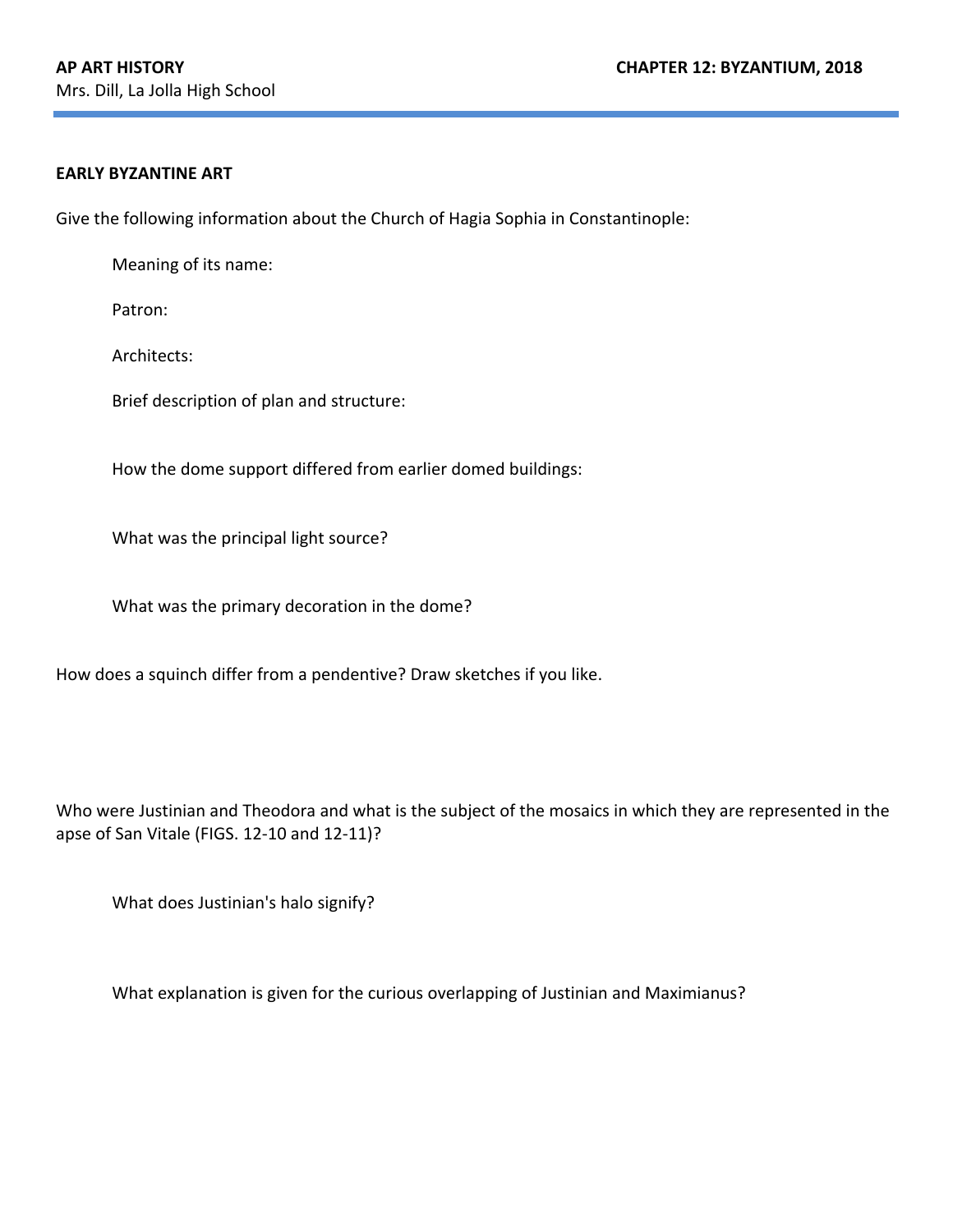What effect did the Iconoclast controversy have on the visual arts?

## **MIDDLE BYZANTINE ART**

Define or identify the following:

Pantokrator 

**Theotokos** 

What is significant about the including of the image of the Virgin and Child in Hagia Sophia in the 9th century (FIG. 12-19)?

What Byzantine characteristics are apparent in the icon called The Vladimir Madonna (FIG. 12-29)?

b. 

c. 

**LATE BYZANTINE ART (1204-1453)** 

## **DISCUSSION QUESTIONS (PICK ONE)**

Discuss the development of pictorial form from Roman illusionism to Byzantine pattern, noting the changes that you see in the treatment of the spacial setting and the solidity of the human body. Consider the Dionysiac frieze (FIG. 10-18), The Parting of Lot and Abraham (FIG 11-14), Christ as the Good Shepherd (FIG. 11-16), The Miracle of the Loaves and the Fishes (FIG. 11-18), and the mosaic of Sant' Apollinare in Classe (FIG. 12-12).

Select a Byzantine mosaic or painting from the Early, Middle and Late periods. What features do they have in common that makes them Byzantine?